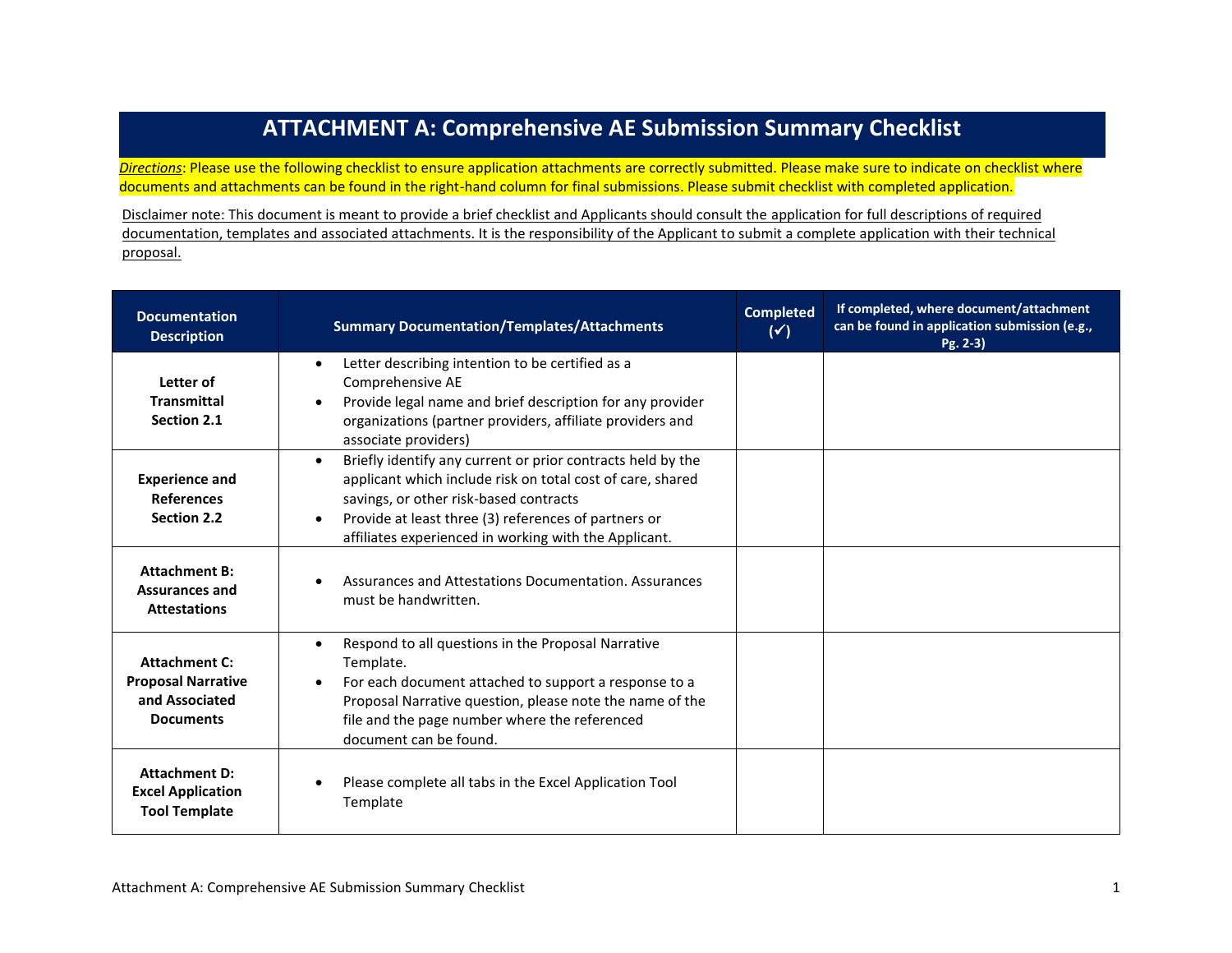| <b>Required</b><br><b>Documentation</b><br>from Attachment D | Organizational bylaws<br>$\bullet$                                                                                                            |
|--------------------------------------------------------------|-----------------------------------------------------------------------------------------------------------------------------------------------|
| Required<br><b>Documentation</b><br>from Attachment D        | Articles of Incorporation<br>$\bullet$                                                                                                        |
| <b>Required</b><br><b>Documentation</b><br>from Attachment D | Dates and times of three most recent Board of Directors<br>$\bullet$<br>meetings                                                              |
| <b>Required</b><br><b>Documentation</b><br>from Attachment D | Board of Directors meeting minutes (optional)<br>$\bullet$                                                                                    |
| <b>Required</b><br><b>Documentation</b><br>from Attachment D | <b>Statement of Purpose/Mission Statement</b><br>$\bullet$                                                                                    |
| <b>Required</b><br><b>Documentation</b><br>from Attachment D | Bylaws setting forth Board of Directors membership and<br>$\bullet$<br>voting rights                                                          |
| Required<br><b>Documentation</b><br>from Attachment D        | Documentation of sole authority to make binding<br>$\bullet$<br>decisions re: distribution of savings/loss (Single Entity<br>Applicants only) |
| <b>Required</b><br><b>Documentation</b><br>from Attachment D | Identification of sub-committees (integrated care, quality<br>$\bullet$<br>oversight, finance)                                                |